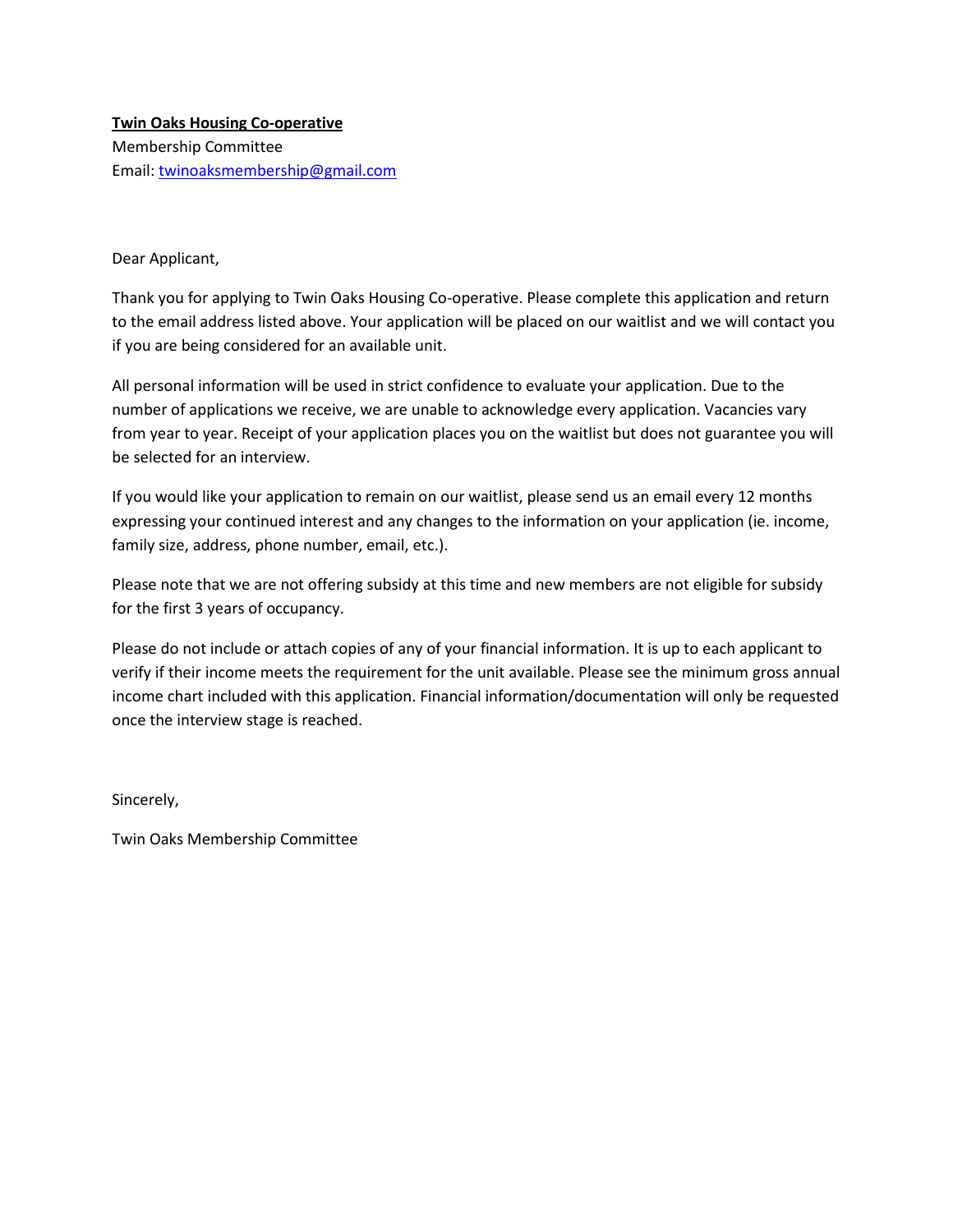## **Twin Oaks Housing Co-operative**

Twin Oaks Housing Co-operative is a 32 unit co-op located at 4030 Lochside Drive in Saanich near the intersection of McKenzie Avenue and Borden Street.

| Shares:          | Members are required to buy shares in the co-op. The share purchase is \$2,500.<br>This amount is due either all at once upon member acceptance or payable over<br>the first 3 months of occupancy. The first cheque must be certified. |
|------------------|-----------------------------------------------------------------------------------------------------------------------------------------------------------------------------------------------------------------------------------------|
| Participation:   | As a co-operative, we rely on member participation. Members are expected to<br>attend all general meetings and to participate on Committees or the Board of<br>Directors.                                                               |
| Insurance:       | Proof of home insurance will be required prior to move-in and must be renewed<br>annually.                                                                                                                                              |
| Housing charges: | The monthly housing charges for each unit vary by size of the unit. These are<br>subject to change annually as voted upon by the membership.                                                                                            |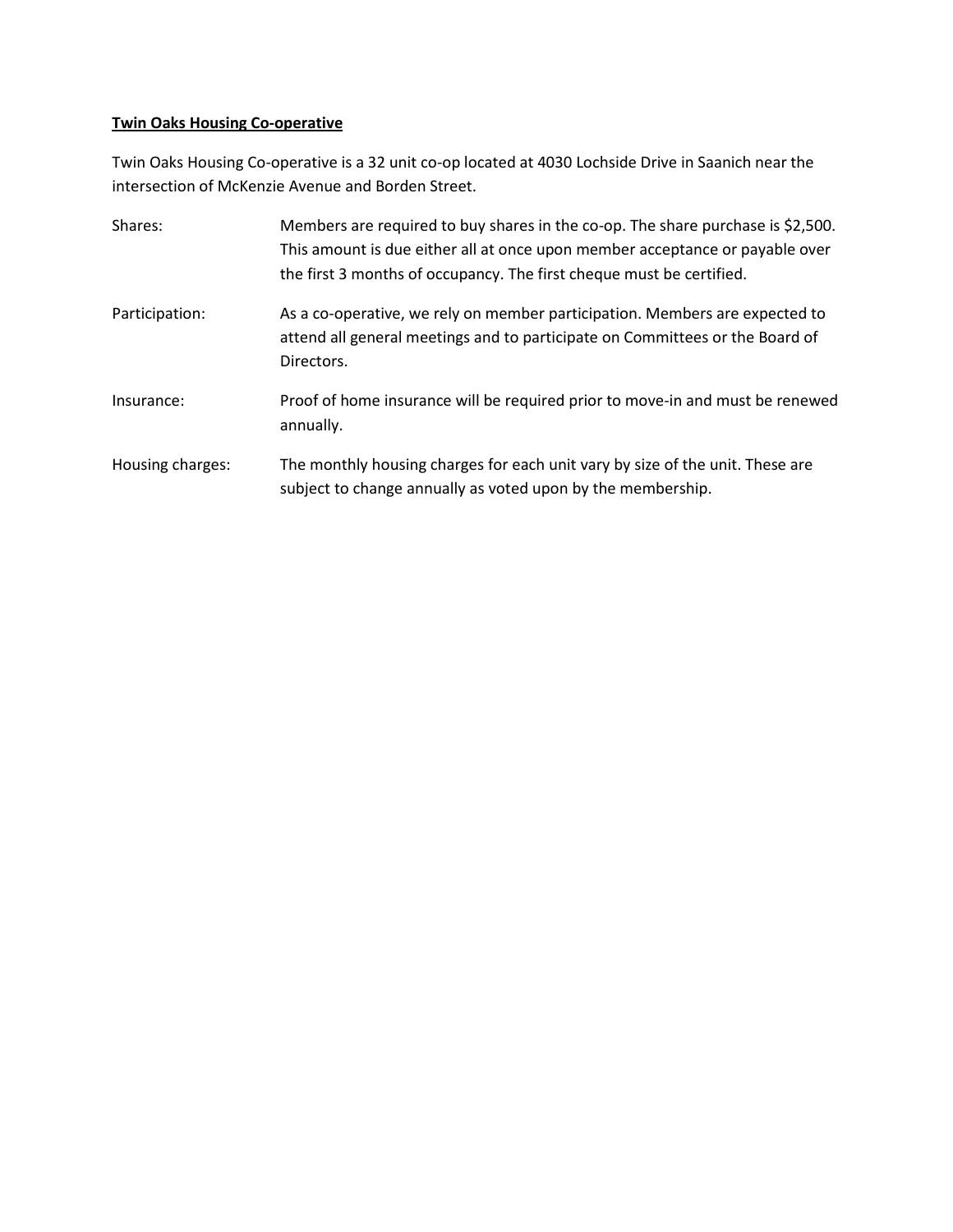*Office use only*

# **Twin Oaks Housing Co-operative Application**

Please print clearly. Incomplete applications will not be processed.

**PERSONAL INFORMATION** (Please include information on ALL persons to live in the unit)

| Date of birth (D/M/YY): ______________________<br>Gender: M F Other |                   |  |
|---------------------------------------------------------------------|-------------------|--|
|                                                                     |                   |  |
| Gender: M F Other                                                   |                   |  |
|                                                                     |                   |  |
|                                                                     |                   |  |
|                                                                     |                   |  |
|                                                                     |                   |  |
| Gender: M F Other                                                   | Gender: M F Other |  |
|                                                                     |                   |  |
| Date of birth (D/M/YY): ____________________<br>Gender: M F Other   | Gender: M F Other |  |
|                                                                     |                   |  |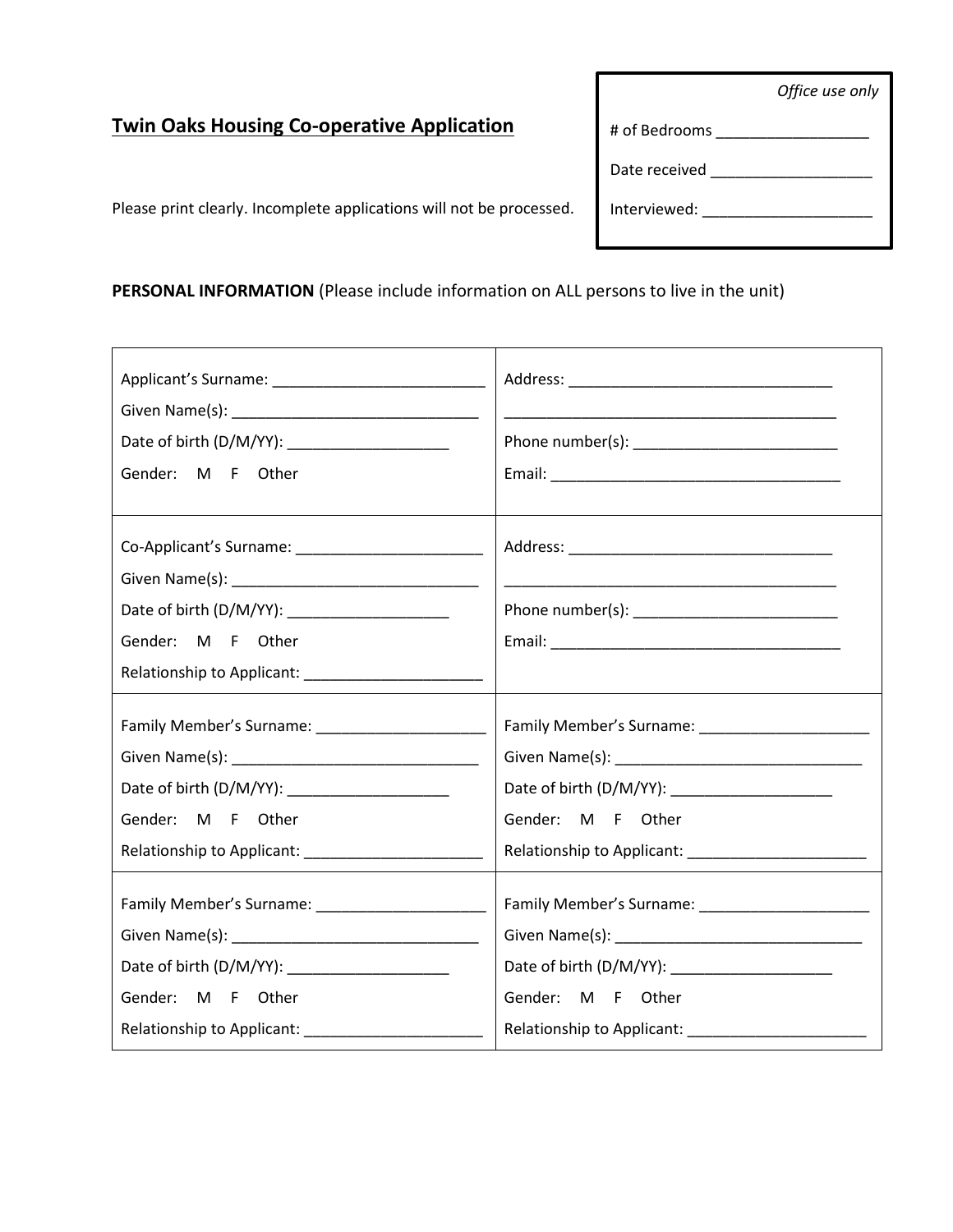| Do you expect the size of your family to change in the near future? ___________________                   |  |           |
|-----------------------------------------------------------------------------------------------------------|--|-----------|
|                                                                                                           |  |           |
|                                                                                                           |  |           |
|                                                                                                           |  |           |
| <b>PETS</b>                                                                                               |  |           |
| Please complete this section if you have pets.                                                            |  |           |
|                                                                                                           |  | NO        |
|                                                                                                           |  | <b>NO</b> |
| <b>HOUSING BACKGROUND</b>                                                                                 |  |           |
| Have you lived at your current address for more than 2 years?    YES    NO                                |  |           |
|                                                                                                           |  |           |
| If you have lived at your current address 2 years or less, please give your previous address and previous |  |           |
| landlord's name and phone number:                                                                         |  |           |
|                                                                                                           |  |           |
|                                                                                                           |  |           |
|                                                                                                           |  |           |
| If you pay for utilities, how much do you pay per month? _______________________                          |  |           |
|                                                                                                           |  |           |
| Have you lived in co-op housing before?<br><b>YES</b><br><b>NO</b>                                        |  |           |
|                                                                                                           |  |           |
| Do you know anyone living at Twin Oaks Housing Co-op? ____________________                                |  |           |
|                                                                                                           |  |           |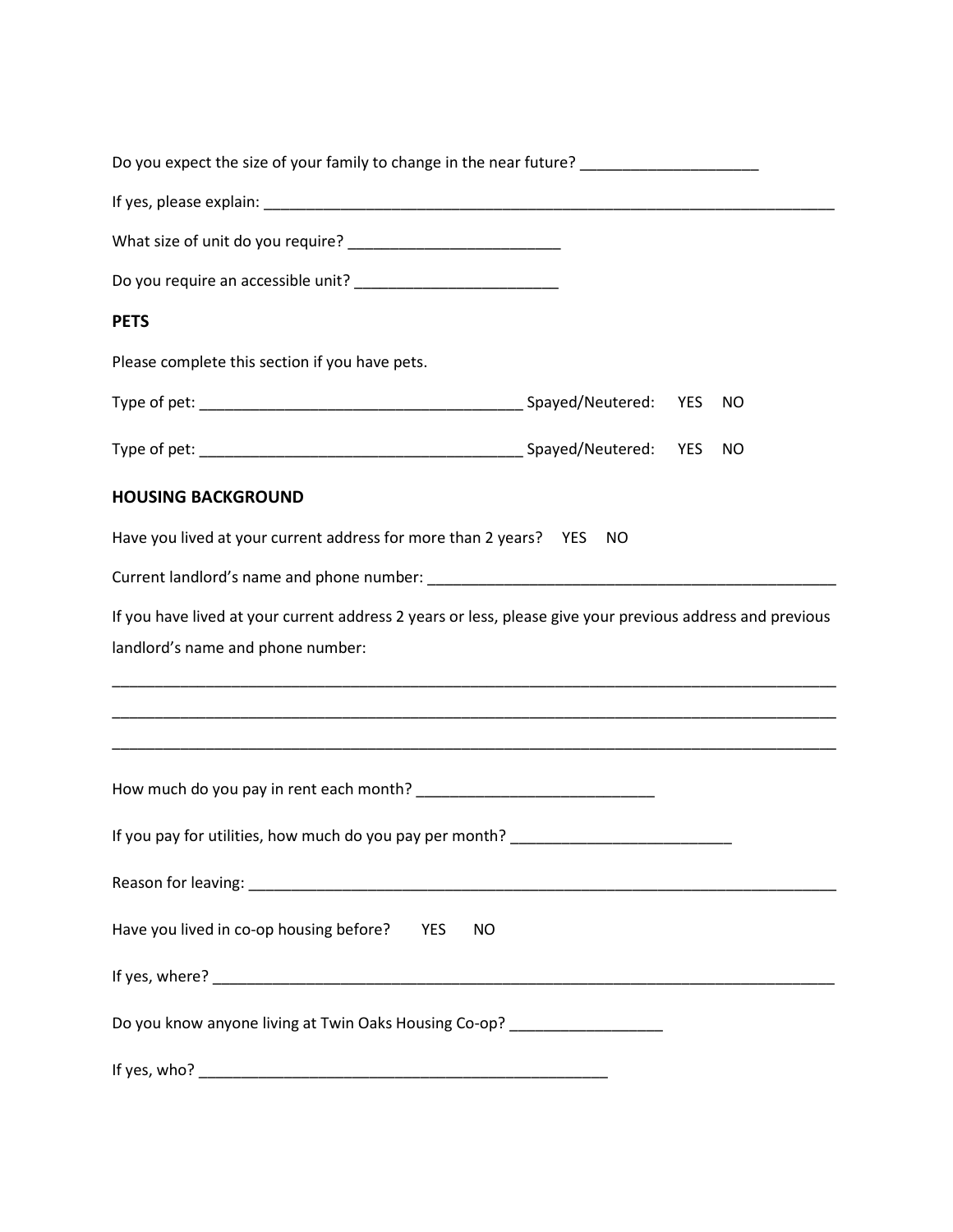#### **CO-OPERATIVE LIVING**

Please list the reasons why you are interested in living in a housing co-operative: \_\_\_\_\_\_\_\_\_\_\_\_\_\_\_

Please tell us about any volunteer activities you have participated in: \_\_\_\_\_\_\_\_\_\_\_\_\_\_\_\_\_\_\_\_\_\_\_\_\_\_\_\_

Twin Oaks Housing Co-op has the following committees: Maintenance, Membership, and Social. The coop also has an elected Board of Directors. Please list which committees interest you and identify any specific skills you have that would benefit the co-op (for example: yard work, painting, home repairs,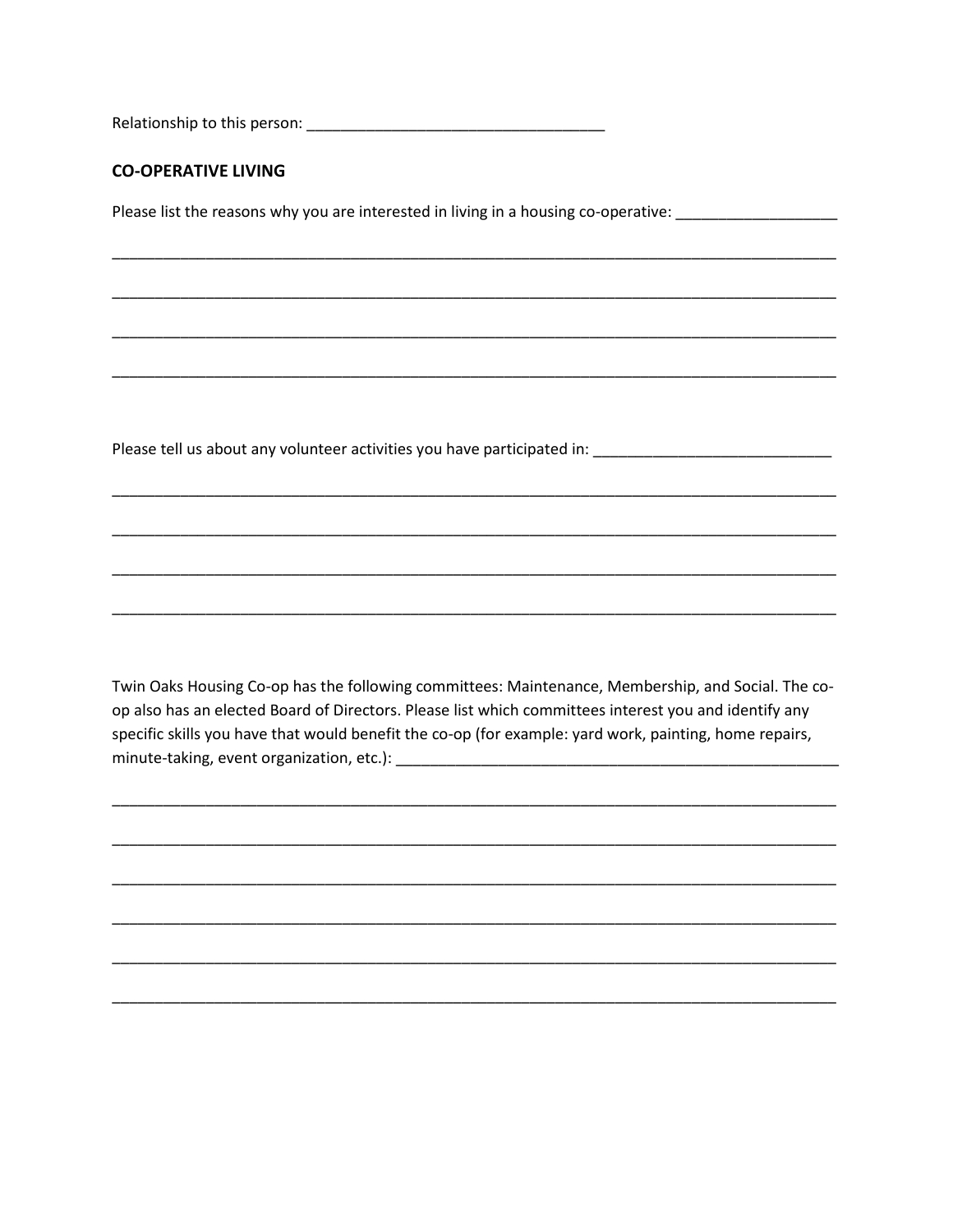#### **HOUSEHOLD INCOME**

For your application to be considered you must meet the minimum monthly gross family income (before-tax) for the unit size listed below:

| Unit Sizes:                      | Monthly Housing Charge: | Minimum Gross Annual Income: |
|----------------------------------|-------------------------|------------------------------|
| 1 bedroom apartment              | \$837.00                | \$34,000                     |
| 1 bedroom apartment (accessible) | \$865.00                | \$35,000                     |
| 2 bedroom apartment              | \$1053.00               | \$43,000                     |
| 2 bedroom apartment (accessible) | \$1080.00               | \$44,000                     |
| 2 bedroom townhouse              | \$1100.00               | \$44,000                     |
| 2 bedroom townhouse with garage  | \$1189.00               | \$48,000                     |
| 3 bedroom apartment              | \$1320.00               | \$53,000                     |
| 3 bedroom apartment (accessible) | \$1349.00               | \$54,000                     |
| 3 bedroom townhouse              | \$1533.00               | \$62,000                     |
| 4 bedroom townhouse              | \$1649.00               | \$66,000                     |

You will need to provide proof of this income **if the co-op calls you for an interview**.

These amounts change in November of each year.